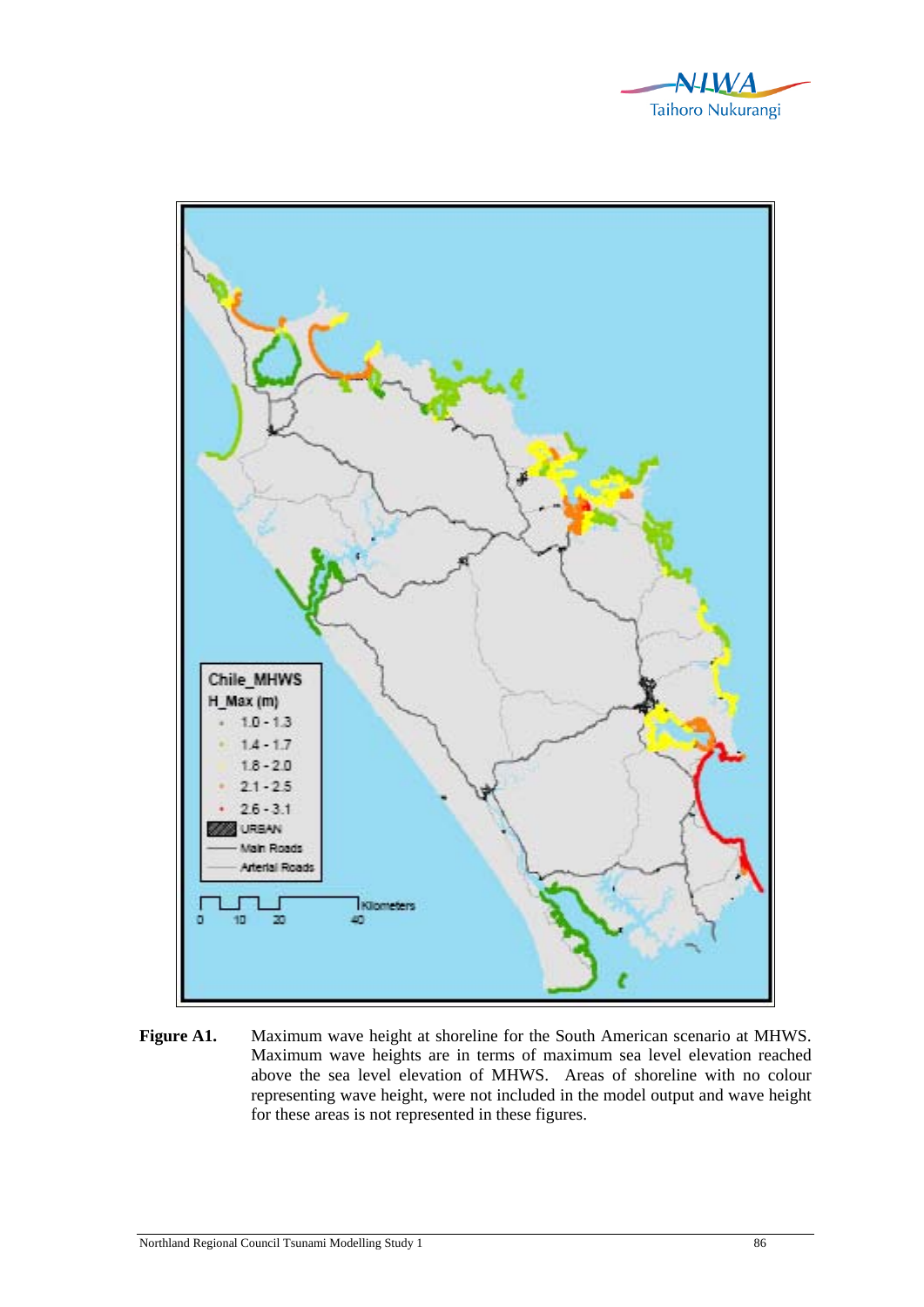



**Figure A2.** Maximum wave height at shoreline for the South American scenario at MHWS + 50 cm. Maximum wave heights are in terms of maximum sea level elevation reached above the sea level elevation of MHWS + 50 cm. Areas of shoreline with no colour representing wave height, were not included in the model output and wave height for these areas is not represented in these figures.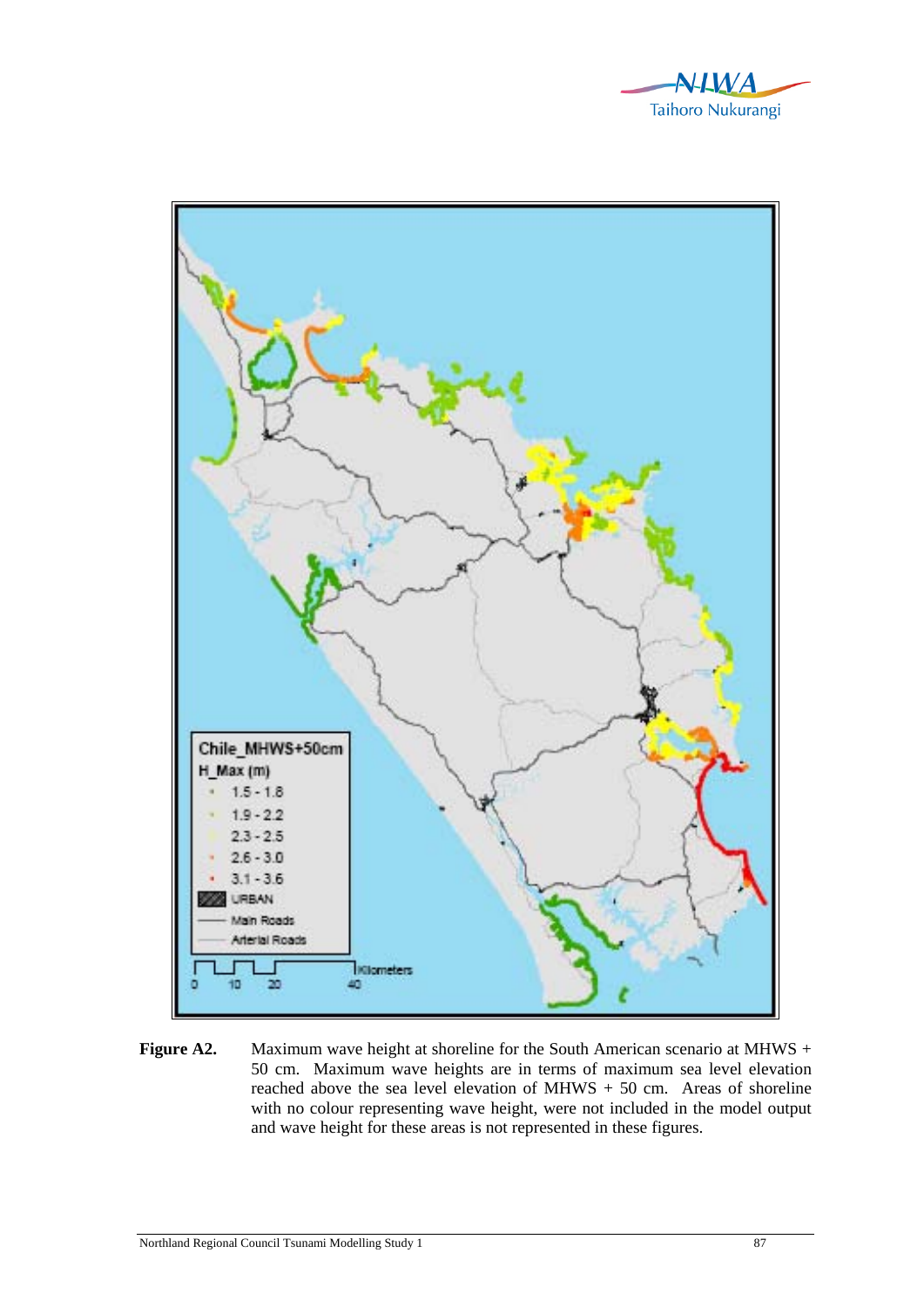



**Figure A3:** Maximum wave height at shoreline for the M<sub>w</sub>8.5 Tonga-Kermadec subduction zone scenario at MHWS. Maximum wave heights are in terms of maximum sea level elevation reached above the sea level elevation of MHWS. Areas of shoreline with no colour representing wave height, were not included in the model output and wave height for these areas is not represented in these figures.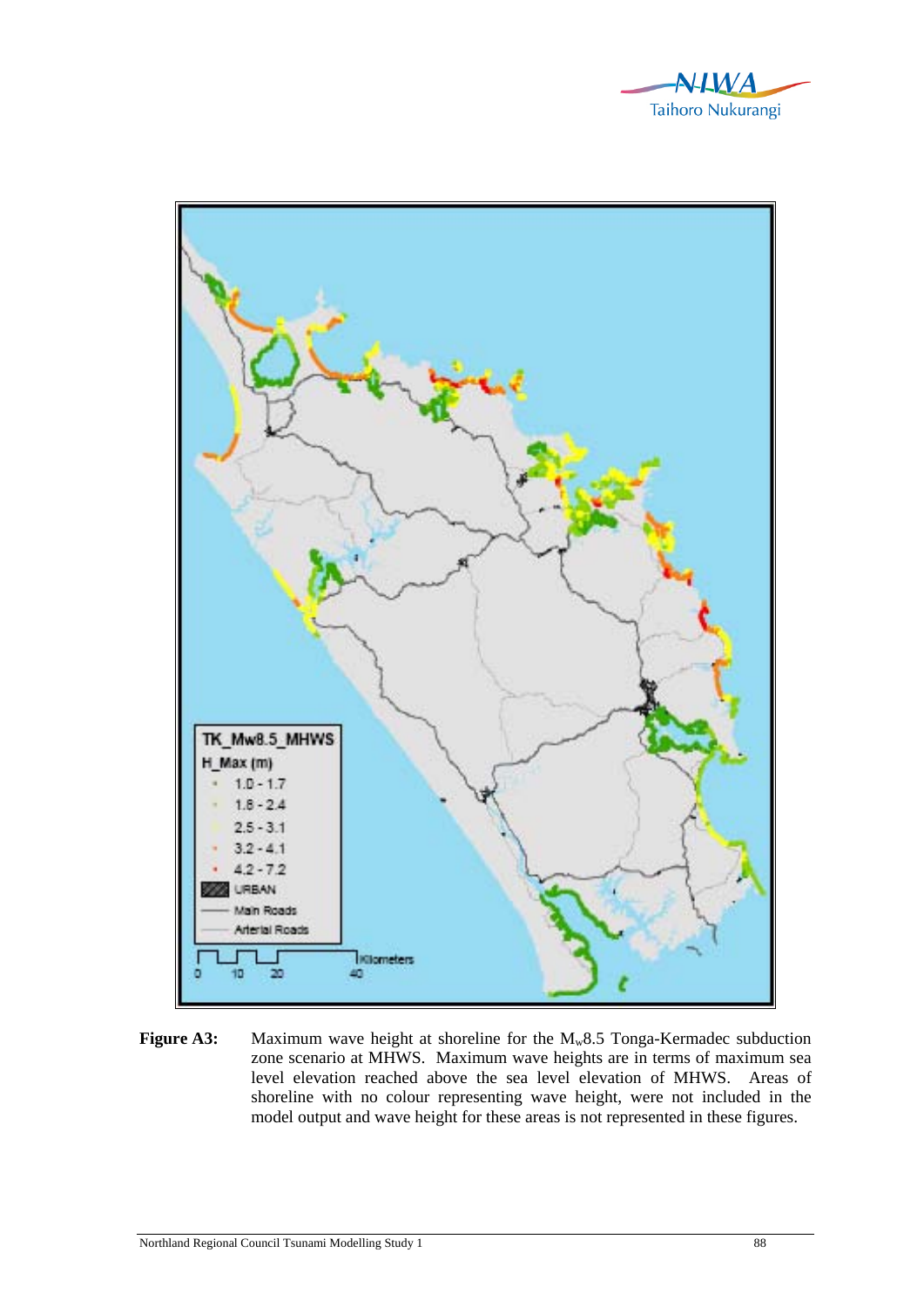



**Figure A4:** Maximum wave height at shoreline for the M<sub>w</sub>8.5 Tonga-Kermadec subduction zone scenario at MHWS + 50 cm. Maximum wave heights are in terms of maximum sea level elevation reached above the sea level elevation of MHWS + 50 cm. Areas of shoreline with no colour representing wave height, were not included in the model output and wave height for these areas is not represented in these figures.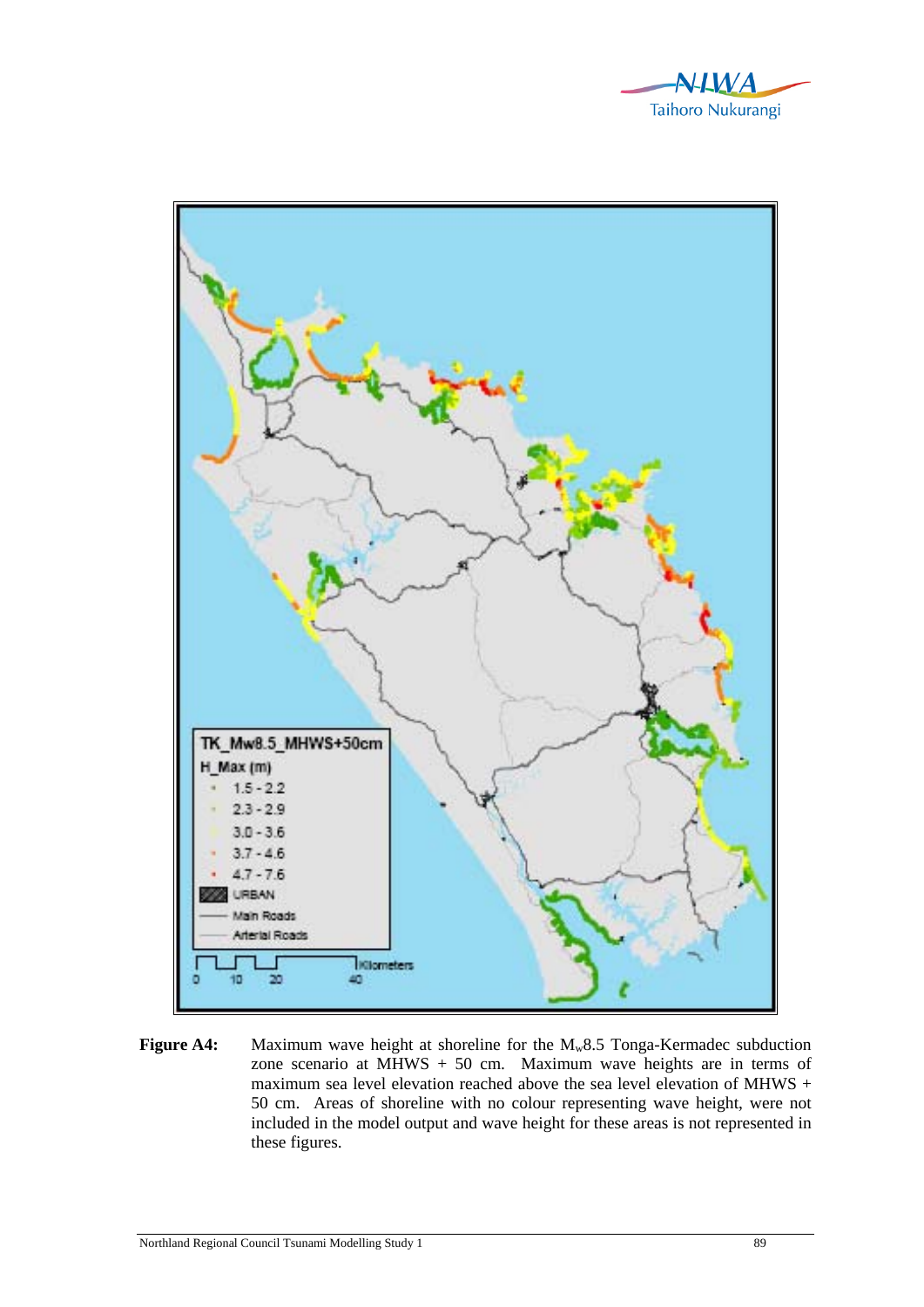



**Figure A5:** Maximum wave height at shoreline for the M<sub>w</sub>9.0 Tonga-Kermadec subduction zone scenario at MHWS. Maximum wave heights are in terms of maximum sea level elevation reached above the sea level elevation of MHWS. Areas of shoreline with no colour representing wave height, were not included in the model output and wave height for these areas is not represented in these figures.